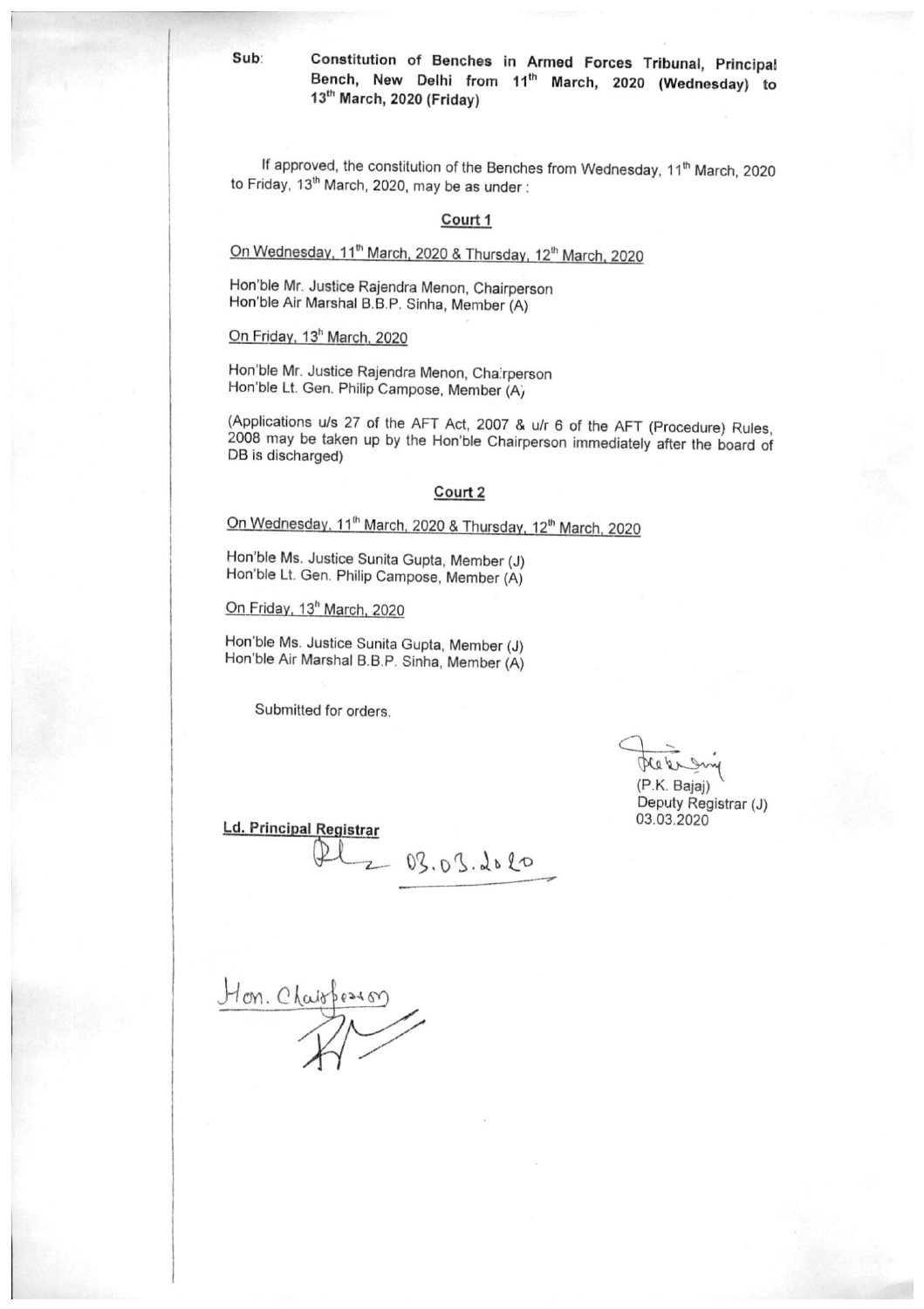## **ARMED FORCES TRIBUNAL, PRINCIPAL BENCH, NEW DELHI LIST OF BUSINESS**

**Date: 11-03-2020**

#### **Timing: 10:30 AM to 01.00 PM & 02.00 PM to 04.30 PM**

#### **COURT No. 1 (Ground Floor)**

#### **CORAM: HON'BLE THE CHAIRPERSON HON'BLE LT. GEN. PHILIP CAMPOSE**

|    | S. No. Case No. | <b>Parties Name</b>                    | <b>Advocate for Petitioner /</b><br><b>Respondents</b> |
|----|-----------------|----------------------------------------|--------------------------------------------------------|
|    | For Judgement   |                                        |                                                        |
| 1. | OA 1376/2019    | No. 931898-G Cpl Neeraj Kumar Pal      | Mr. Virender Singh Kadian                              |
|    |                 | V/s<br>UOI & Ors.                      | Mr DK Sabat                                            |
| 2. | OA 1448/2019    | No. 783885-R Sgt Domendra Kumar<br>V/s | Mr. Virender Singh Kadian                              |
|    |                 | UOI & Ors.                             | Mr Prabodh Kumar for R 1-4                             |
| 3. | OA 2299/2019    | Wg Cdr Suprita Kaur (28271)<br>V/s     | Mr. Baljeet Singh & Ms. Deepika<br>Sheoran             |
|    |                 | UOI & Ors.                             | Mr. Anil Gautam                                        |

#### **THIS BENCH WILL ASSEMBLE AFTER PRONOUNCEMENT OF JUDGEMENT IN ITEM NO 1-3 MENTIONED ABOVE**

#### **CORAM:**

#### **HON'BLE THE CHAIRPERSON HON'BLE AIR MARSHAL B.B.P. SINHA**

| <u>S.</u><br>No. | Case No.             | <b>Parties Name</b>      | <b>Advocate for Petitioner /</b><br><b>Respondents</b> |
|------------------|----------------------|--------------------------|--------------------------------------------------------|
|                  | <b>For Admission</b> |                          |                                                        |
| 1.               | OA 446/2020          | Cpl Vikram (No 930549 A) | Mr Bijendra Kumar Pathak                               |
|                  |                      | V/s<br>UOI & Ors.        | <b>None</b>                                            |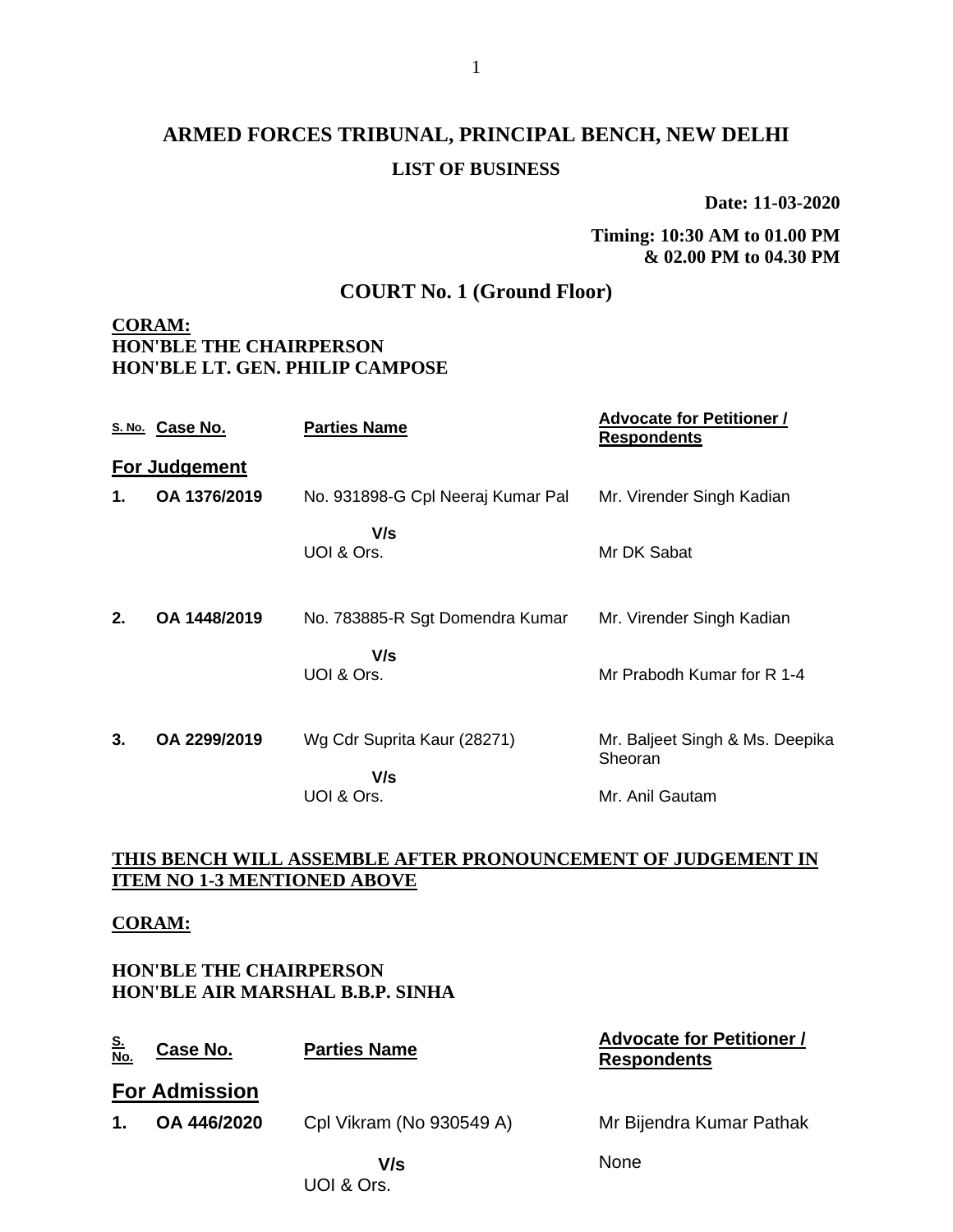| 2.  | OA (Appeal)<br>456/2020            | No. 14666225-W Nk/Auto Tech (B)<br>Veh) Amit Tyagi<br>V/s | Mr. Anish Roy                     |
|-----|------------------------------------|-----------------------------------------------------------|-----------------------------------|
|     |                                    | UOI & Ors.                                                | Mr Harish V Shankar               |
| 3.  | OA 466/2020<br>with<br>MA 582/2020 | Smt. Lila Devi Wd/o NC(E) Late Gillu<br>$(822618-T)$      | Mr. Virender Singh Kadian         |
|     |                                    | V/s<br>UOI & Ors.                                         | None                              |
| 4.  | OA 468/2020                        | IC-42765H Maj Gen John J Mathews                          | Mr. S S Pandey & Associates       |
|     |                                    | V/s<br>UOI & Ors.                                         | None                              |
| 5.  | OA 469/2020                        | Ex Hav (Hony Nb Sub) Shovir Singh<br>(No 6648584 W)       | Mr Ashok Kumar & Sanjeev<br>Kumar |
|     |                                    | V/s<br>UOI & Ors.                                         | None                              |
| 6.  | OA 470/2020                        | JC-377783H Sub/JENE Somnath<br>Samanta (Retd.)            | Mr. S S Pandey & Associates       |
|     |                                    | V/s<br>UOI & Ors.                                         | None                              |
| 7.  | OA 471/2020<br>with<br>MA 588/2020 | Ex JWO Kanipandia Nadar Kanakavel<br>$(634326 - T)$       | Mr. Ajit Kakkar & Associates      |
|     |                                    | V/s<br>UOI & Ors.                                         | None                              |
| 8.  | OA 472/2020<br>with                | Ex Spr Munoori Ramulu (1352900)                           | Mr. Ajit Kakkar                   |
|     | MA 589/2020                        | V/s<br>UOI & Ors.                                         | None                              |
| 9.  | OA 473/2020<br>with<br>MA 590/2020 | Ex JWO Mahendra Singh Kushwaha<br>(No 662520 L)           | Mr Ved Prakash                    |
|     |                                    | V/s                                                       |                                   |
|     |                                    | UOI & Ors.                                                | None                              |
| 10. | OA 474/2020<br>with                | Ex Hav N Govinda Rajan (09510653-L) Mr. U S Maurya        |                                   |
|     | MA 591/2020                        | V/s<br>UOI & Ors.                                         | None                              |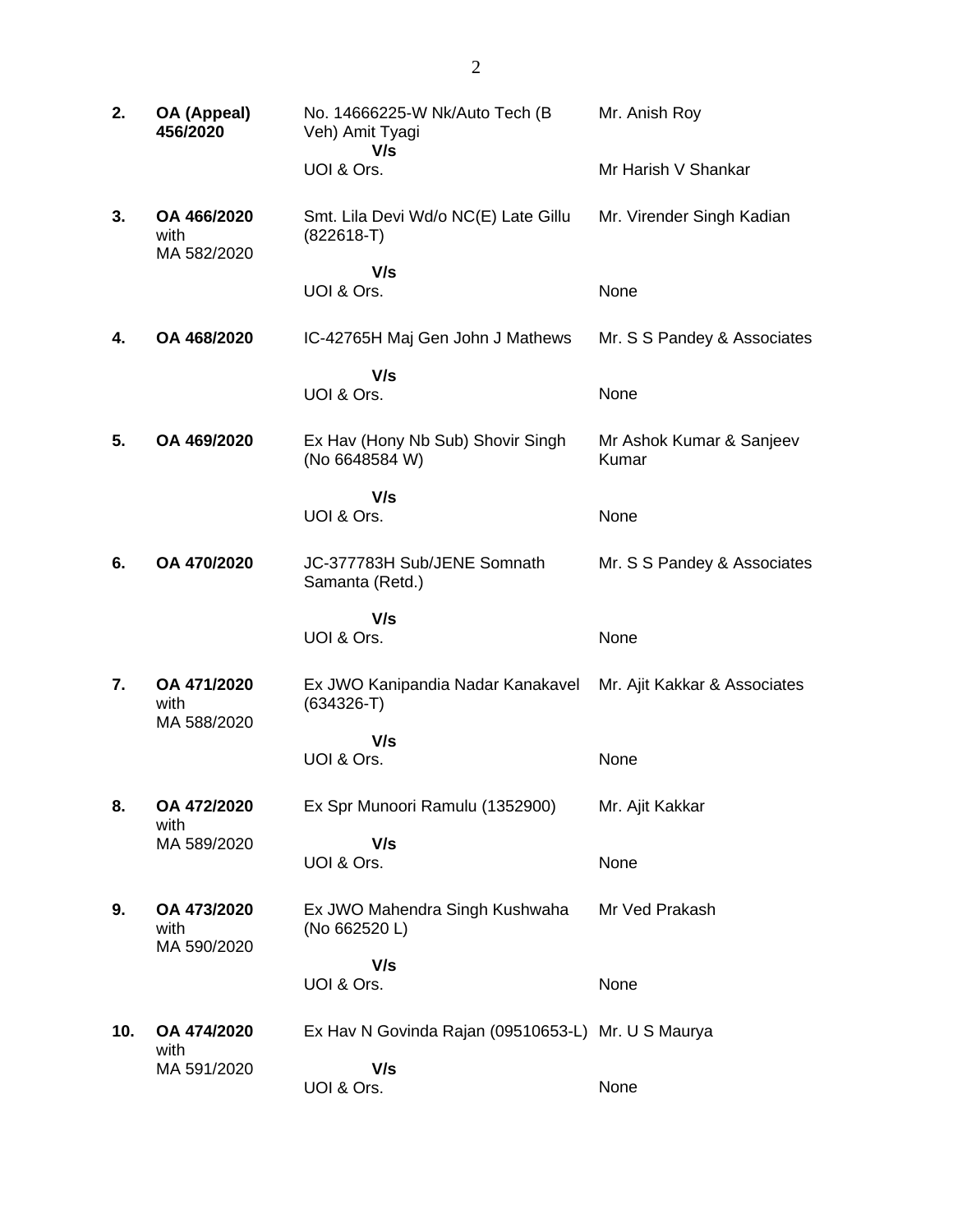| 11. | OA 475/2020             | Ex Hav Ram Prakash Yadav<br>$(1571673-X)$                                   | Mr. Virender Singh Kadian                                 |
|-----|-------------------------|-----------------------------------------------------------------------------|-----------------------------------------------------------|
|     |                         | V/s<br>UOI & Ors.                                                           |                                                           |
| 12. | OA 476/2020             | Ex Nb Sub Sukhbir Singh (JC 840613<br>K)                                    | Mr Ashok Kumar & Sanjeev<br>Kumar                         |
|     |                         | V/s<br>UOI & Ors.                                                           | None                                                      |
| 13. | OA 477/2020             | Air Cmde Kenneth Allen VM (Retd) (No Mr Baljeet Singh & Deepika<br>18805 A) | Sheoran                                                   |
|     |                         | V/s                                                                         |                                                           |
|     |                         | UOI & Ors.                                                                  | None                                                      |
| 14. | OA 478/2020<br>with     | IC-53679X Col Sharad Nautiyal                                               | Mr. Rajiv Manglik                                         |
|     | MA 598/2020             | V/s<br>UOI & Ors.                                                           | None                                                      |
| 15. | OA 482/2020             | Ex JWO Abad Ali (No 669405 H)                                               | Mr Praveen Kumar                                          |
|     |                         | V/s<br>UOI & Ors.                                                           | None                                                      |
| 16. | OA 483/2020             | Ex LNk/DSC Yog Raj (No 10545371 P) Mr US Maurya                             |                                                           |
|     |                         | V/s<br>UOI & Ors.                                                           | None                                                      |
|     | <b>For Execution</b>    |                                                                             |                                                           |
| 17. | MA 1173/2019<br>in      | IC-42680M Lt Col Balbir Singh<br>Parmar (Retd.)                             | Mr. Aditya Singh Puar                                     |
|     | OA 1440/2017            | V/s<br>UOI & Ors.                                                           | Mr. Rajesh Kumar Das for R<br>1-3, Mr SP Sherawat for R-4 |
|     | <b>For Orders</b>       |                                                                             |                                                           |
| 18. | MA 572/2020<br>in.      | IC 44104F Col (TS) K Manoharan<br>(CONVICT)                                 | Mr Ajai Bhalla & Baljeet Singh                            |
|     | OA (Appeal)<br>308/2020 | V/s<br>UOI & Ors                                                            | Mr. Anil Gautam                                           |
| 19. | MA 577/2020<br>in.      | No. 1080355-M L/Nk/DSC Ravindra<br><b>Kumar Pandey</b>                      | Mr. U S Maurya                                            |
|     | OA 103/2020             | V/s<br>UOI & Ors.                                                           | Mr. Satya Ranjan Swain                                    |

3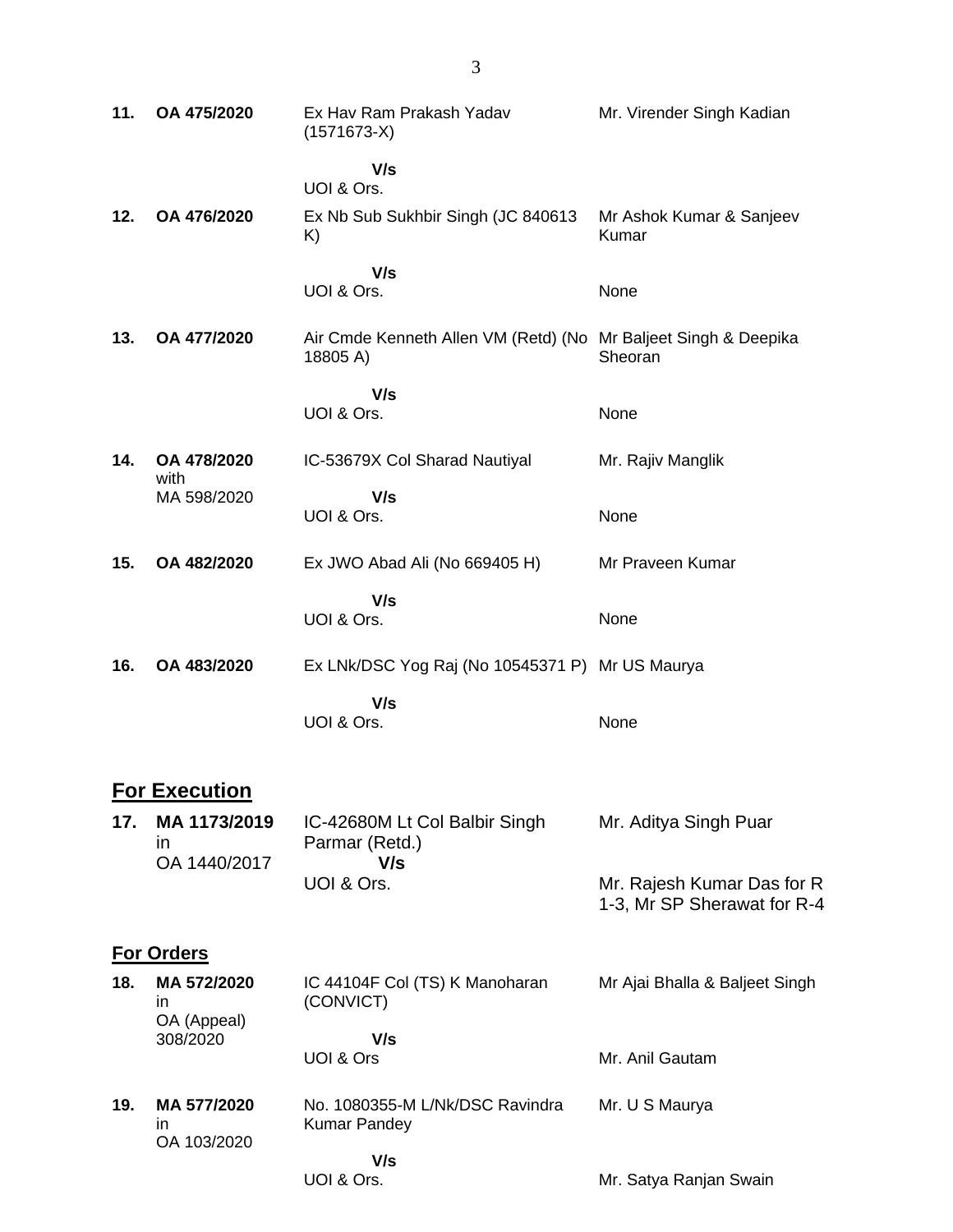| 20. | MA 578/2020                             | No. 1086534-H Nk/DSC Arjan Singh                          | Mr. U S Maurya                                         |
|-----|-----------------------------------------|-----------------------------------------------------------|--------------------------------------------------------|
|     | ın<br>OA 2216/2019                      | V/s<br>UOI & Ors.                                         | Mr. J S Rawat                                          |
| 21. | MA 585/2020<br>in RA 54/2019            | Ex Gnr/Opr Devi Ram (No 14387377)                         | Mr RK Rastogi                                          |
|     | in<br>OA 722/2016                       | V/s<br>UOI & Ors                                          | Mr. Ashok Chaitanya                                    |
| 22. | MA 586/2020<br>ın                       | Sgt Parekeswar Barick (No 902152 F)                       | Mr Virender Singh Kadian                               |
|     | OA 1772/2019                            | V/s<br>UOI & Ors                                          | Mr. Satya Ranjan Swain                                 |
| 23. | MA 596/2020<br>in                       | Col (TS) Sudeep Roy (DR 10444 X)                          | Mr AK Srivastava                                       |
|     | OA 606/2017                             | V/s<br>UOI & Ors                                          | Mr. Avdhesh Kumar Singh                                |
| 24. | MA 602/2020<br>in.                      | DR-10434N Col Rajat Mitra                                 | Mr. Amitava Chauhan                                    |
|     | MA 229/2020<br>in<br>OA 1424/2017       | V/s<br>UOI & Ors.                                         | Mr. Karan Singh Bhati, Sr CGSC                         |
| 25. | MA 603/2020                             | DR-10458X Brig (Col earlier) R S Vats Mr. Amitava Chauhan |                                                        |
|     | in<br>MA 230/2020<br>in<br>OA 1421/2017 | V/s<br>UOI & Ors.                                         | Mr. S D Windlesh                                       |
|     | <b>For Hearing</b>                      |                                                           |                                                        |
| 26. | OA 2058/2018<br>with                    | Ex Col Punit Sethi (IC 40662L)                            | Mr SS Pandey & Associates                              |
|     | MA 2265/2018                            | V/s<br>UOI & Ors.                                         | Mr. Rajesh Kumar Das                                   |
| 27. | OA 766/2019                             | SL-0415K Lt Col A Rajendiran                              | Mr. Rajiv Manglik                                      |
|     |                                         | V/s<br>UOI & Ors.                                         | Dr Vijendra Singh Mahndiyan<br>for R 1-3, None for R-4 |
| 28. | OA 2411/2019                            | No. 2480235 L/Nk (GD) Narinder<br>Singh<br>V/s            | Mr. Manoj Kr Gupta                                     |
|     |                                         | UOI & Ors.                                                | Mr. V S Tomar                                          |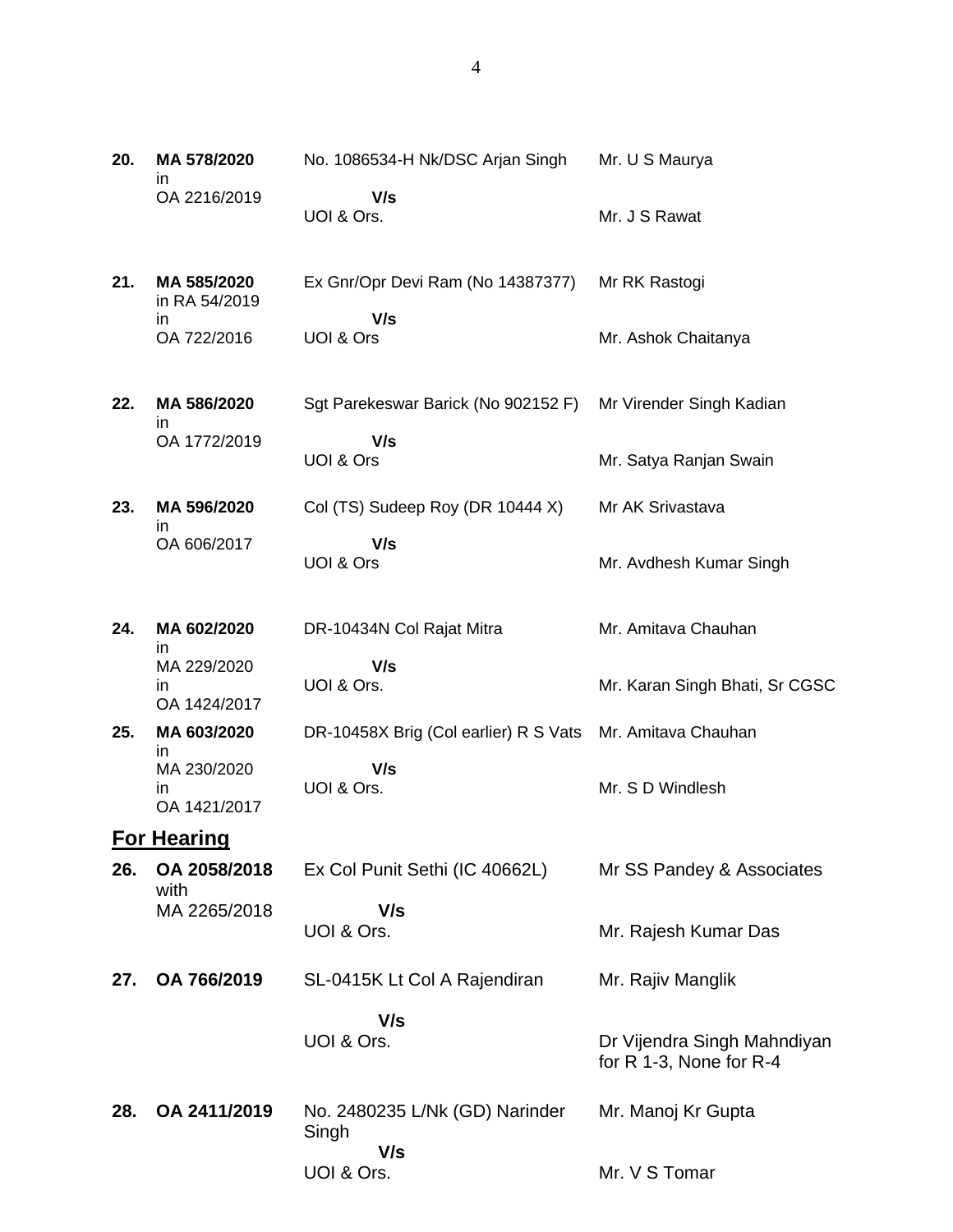| 29. | OA 168/2020              | Brig Sanjeev Yashwant Devasthali<br>(IC 42332 L)<br>V/s | Mr Rajiv Manglik                                      |
|-----|--------------------------|---------------------------------------------------------|-------------------------------------------------------|
|     |                          | UOI & Ors.                                              | Mr Karan Singh Bhati, Sr.<br><b>CGSC</b>              |
| 30. | OA 232/2020              | Gp Capt Sanjiv Dubey (18309-T)                          | Mr. Ajit Kakkar & Associates                          |
|     |                          | V/s<br>UOI & Ors.                                       | Mr Anil Gautam                                        |
| 31. | OA 243/2020              | Lt Col Sunil Yadav (IC 66152 F)                         | Mr Ajit Kakkar, Puru Mudgal &<br>Madhuri Koli         |
|     |                          | V/s<br>UOI & Ors.                                       | Mr Harish V Shankar                                   |
|     | <b>For Final Hearing</b> |                                                         |                                                       |
| 32. | OA 446/2017              | Lt Col Sunil Dutta                                      | Mr. Rajiv Manglik                                     |
|     |                          | V/s<br>UOI & Ors.                                       | Mr. V Pattabhi Ram for R 1-3, Dr<br>SP Sharma for R-4 |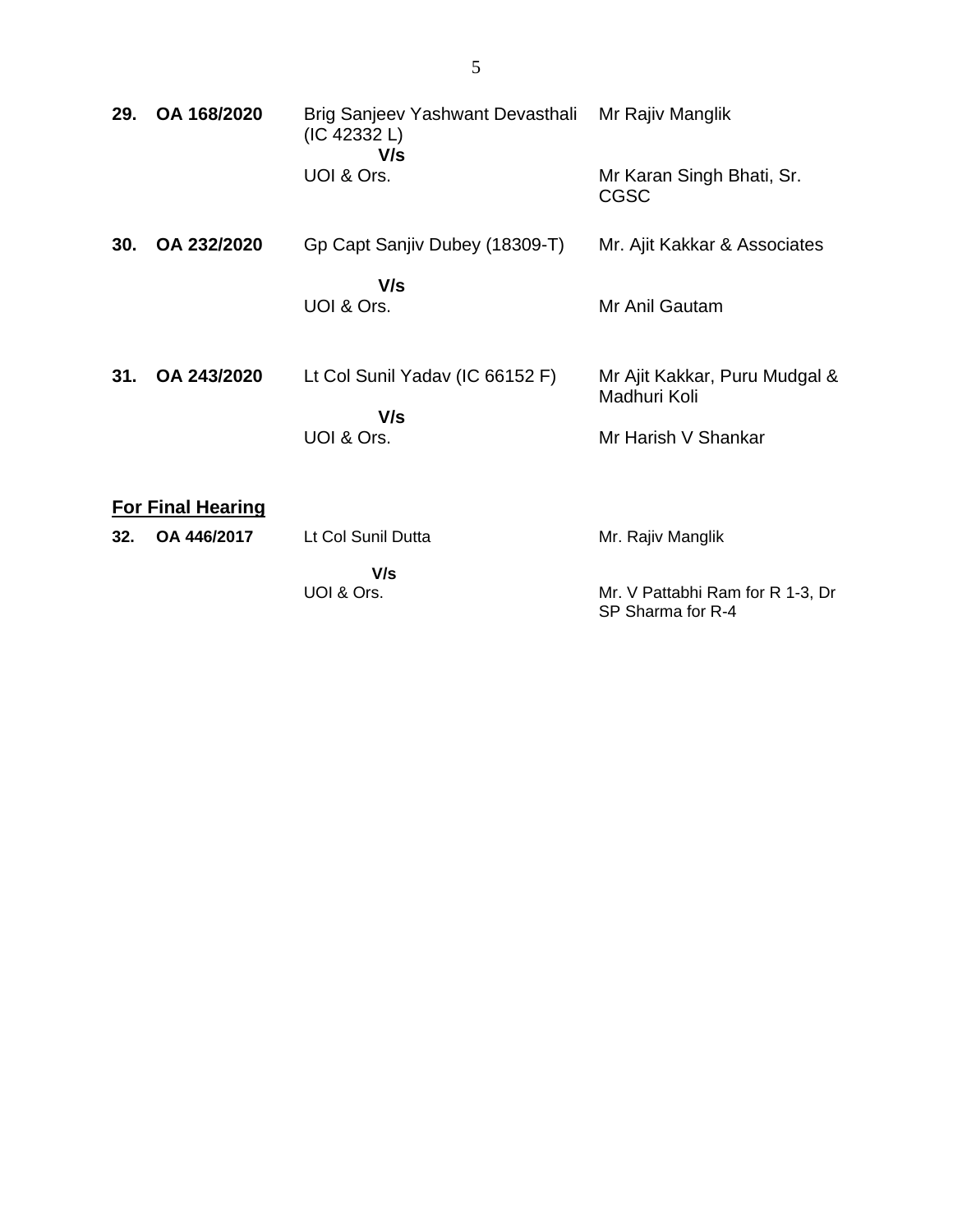## **ARMED FORCES TRIBUNAL, PRINCIPAL BENCH, NEW DELHI LIST OF BUSINESS**

**Date: 11-03-2020**

#### **Timing: 10:30 AM to 01.00 PM & 02.00 PM to 04.30 PM**

### **COURT No. 2 (Ground Floor)**

#### **CORAM:**

#### **HON'BLE MS. JUSTICE SUNITA GUPTA HON'BLE AIR MARSHAL B.B.P. SINHA**

|    | S. No. Case No.      | <b>Parties Name</b>                | <b>Advocate for Petitioner /</b><br><b>Respondents</b> |
|----|----------------------|------------------------------------|--------------------------------------------------------|
|    | For Judgement        |                                    |                                                        |
| 1. | OA 1375/2016         | Col Jaswant Singh Labana (Retd)    | Mr. V S Kadian                                         |
|    |                      | V/s<br>UOI & Ors.                  | Mr Ashok Chaitanya                                     |
| 2. | OA 1688/2016         | Col Sudhir Kamal Sabharwal (Retd.) | Mr. Aditya Singh Puar                                  |
|    |                      | V/s<br>UOI & Ors.                  | Mr Prabodh Kumar                                       |
| 3. | OA 687/2017<br>with  | Ex MC EAP-II Karri Ramesh Naidu    | Mr. Praveen Kumar                                      |
|    | MA 580/2017          | V/s<br>UOI & Ors.                  | Mr Surjeet Singh                                       |
| 4. | OA 979/2017          | Ex WO Dev Mani Sharma              | Mr. Praveen Kumar                                      |
|    |                      | V/s<br>UOI & Ors.                  | Mr JS Yadav                                            |
| 5. | OA 1255/2017<br>with | <b>Ex-AC Vinod Kumar</b>           | Mr Praveen Kumar                                       |
|    | MA 943/2017          | V/s<br>UOI & Ors.                  | Mr. Harish V Shankar                                   |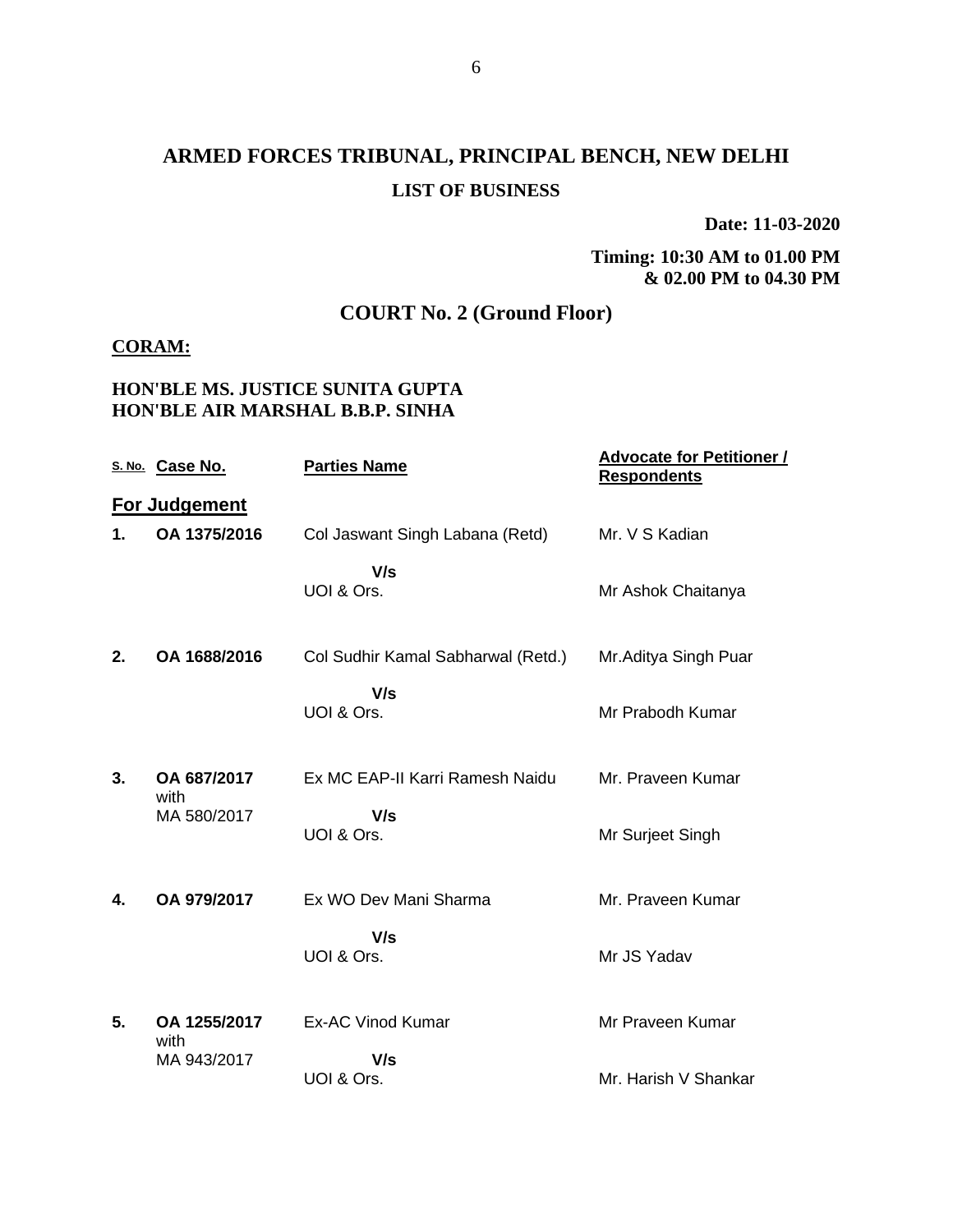| 6.                                                           | OA 1360/2017                       | Pradeepta Kumar Naik (Ex SGT No.<br>746223-R)     | Shiv & Pathak Juris Law Firm |
|--------------------------------------------------------------|------------------------------------|---------------------------------------------------|------------------------------|
|                                                              |                                    | V/s<br>UOI & Ors.                                 | Mr Prabodh Kumar             |
| 7.                                                           | OA 1801/2017                       | No.926209-A Ex LAC Amit Punia                     | Mr V S Kadian                |
|                                                              |                                    | V/s<br>UOI & Ors.                                 | Mr Ashok Chaitanya           |
| 8.                                                           | OA 1992/2017                       | No.16011836A Ex Rfn Sunil Kumar                   | Mr. V S Kadian               |
|                                                              |                                    | V/s<br>UOI & Ors.                                 | Mr Shyam Narayan             |
| 9.                                                           | OA 943/2018<br>with<br>MA 817/2018 | IC-37591K Col Subhash Kumar Bose<br>(Retd.)       | Mr. V S Kadian               |
|                                                              |                                    | V/s<br>UOI & Ors.                                 | Mr. Anil Gautam              |
| 10.                                                          | OA 1311/2018                       | Ex JWO Prabhakar Rai (No 636529R)                 | Mr. Praveen Kumar            |
|                                                              | with<br>MA 1290/2018               | V/s<br>UOI & Ors.                                 | Mr. Satya Ranjan Swain       |
| 11.                                                          | OA 1402/2018                       | Ex LOG-I (F&A) Mukesh Kumar Singh<br>$(132954-W)$ | Mr. Ajit Kakkar              |
|                                                              |                                    | V/s<br>UOI & Ors.                                 | Mr. V Pattabhi Ram           |
| THIS BENCH WILL ASSEMBLE AFTER PRONOUNCEMENT OF JUDGEMENT IN |                                    |                                                   |                              |

# **ITEM NO 1-11 MENTIONED ABOVE**

#### **CORAM:**

#### **HON'BLE MS. JUSTICE SUNITA GUPTA HON'BLE LT. GEN. PHILIP CAMPOSE**

UOI & Ors.

| <u>S.</u><br>No. | Case No.             | <b>Parties Name</b>                     | <b>Advocate for Petitioner /</b><br><b>Respondents</b> |
|------------------|----------------------|-----------------------------------------|--------------------------------------------------------|
|                  | <b>For Admission</b> |                                         |                                                        |
| $\mathbf 1$ .    | OA 1088/2019<br>with | No. 2997971-P Hay Pooran Mal<br>(Retd.) | Ms. Archana Ramesh                                     |
|                  | MA 1764/2019         | V/s                                     |                                                        |
|                  |                      | UOI & Ors.                              | Mr. J S Rawat                                          |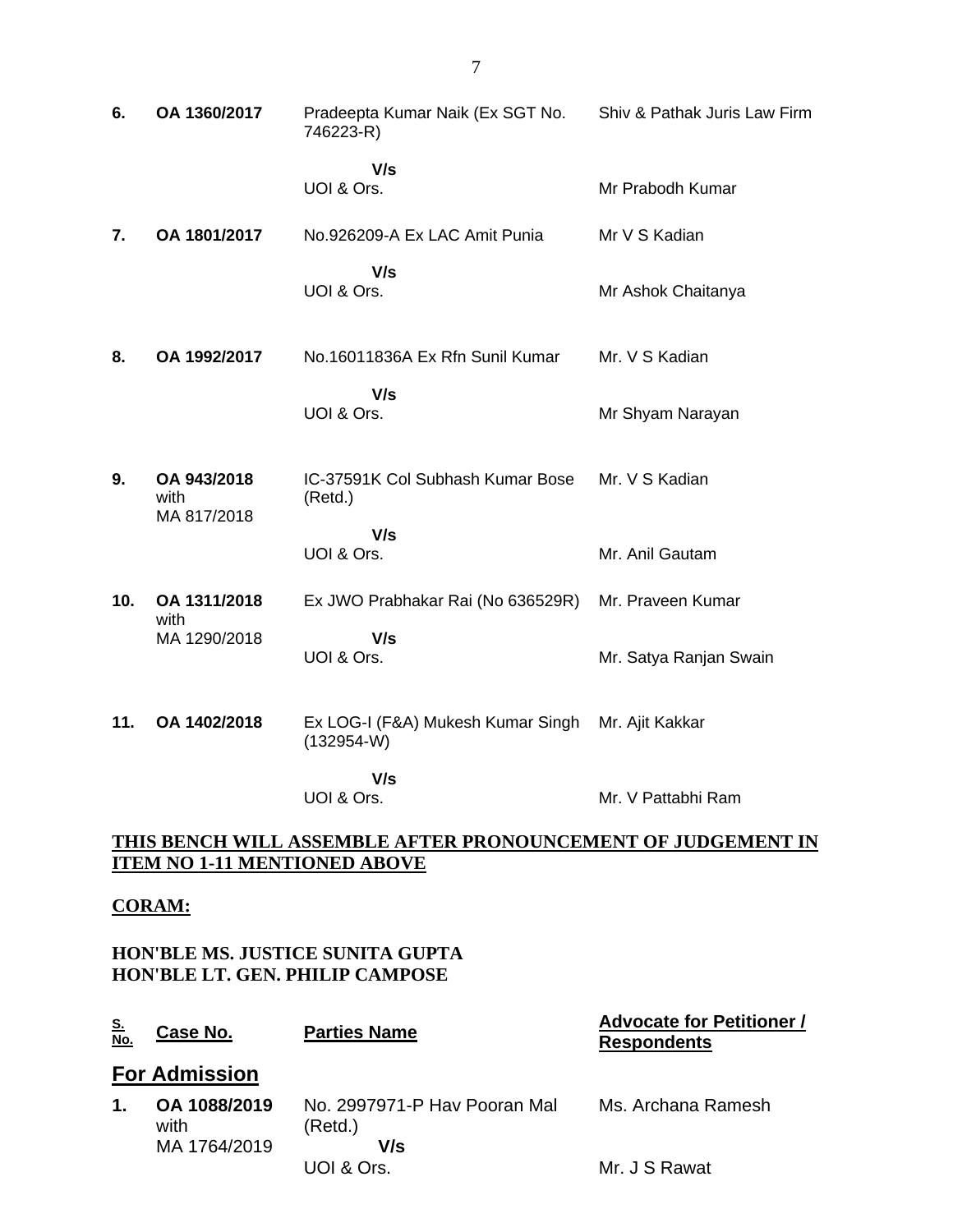| 2.  | OA 1301/2019<br>with<br>MA 2042/2019 | No. 292231-B Ex Sgt Mohanta<br><b>Kumar Bhat</b>     | Mr. U S Maurya                         |
|-----|--------------------------------------|------------------------------------------------------|----------------------------------------|
|     |                                      | V/s                                                  |                                        |
|     |                                      | UOI & Ors.                                           | Mr. Tarunvir Singh Khehar              |
| 3.  | OA 1434/2019<br>with                 | IC-67532M Lt Col Maruti Nandan                       | Mr. Ajit Kakkar & Associates           |
|     | MA 74/2020                           | V/s<br>UOI & Ors.                                    | Ms. Jyotsna Kaushik                    |
| 4.  | OA 295/2020                          | Sgt Umesh Kumar (900708-F)<br>V/s                    | Mr. Rakesh Kumar Singh &<br>Associates |
|     |                                      | UOI & Ors.                                           | Mr. V Pattabhi Ram                     |
| 5.  | OA 457/2020<br>with<br>MA 573/2020   | Ex Nk Krishna Bahadur Rana (No<br>5451172 A)         | Mr US Maurya                           |
|     |                                      | V/s                                                  |                                        |
|     |                                      | UOI & Ors.                                           | None                                   |
| 6.  | OA 458/2020<br>with<br>MA 574/2020   | Ex Sgt Rajesh Kumar Pandey (No<br>742908 N)          | Mr Praveen Kumar                       |
|     |                                      | V/s                                                  |                                        |
|     |                                      | UOI & Ors.                                           | None                                   |
| 7.  | OA 459/2020<br>with<br>MA 575/2020   | Ex JWO Chandrashekhar Gangadhar<br>Rode (No 684453L) | Mr Ajit Kakkar And Madhuri Koli        |
|     |                                      | V/s                                                  |                                        |
|     |                                      | UOI & Ors.                                           | None                                   |
| 8.  | OA 460/2020<br>with                  | Ex Hav Tejbir Singh (No 14906886 L)                  | Mr US Maurya                           |
|     | MA 576/2020                          | V/s                                                  |                                        |
|     |                                      | UOI & Ors.                                           | None                                   |
| 9.  | OA 462/2020<br>with<br>MA 580/2020   | Ex JWO Macchindra Bapu More (No<br>249675 H)         | Mr Ajit Kakkar And Madhuri Koli        |
|     |                                      | V/s                                                  |                                        |
|     |                                      | UOI & Ors.                                           | None                                   |
| 10. | OA 463/2020                          | Ex Sgt Krishna Kumar Tripathi<br>$(747405-R)$        | Mr. Praveen Kumar                      |
|     |                                      | V/s                                                  |                                        |
|     |                                      | UOI & Ors.                                           | None                                   |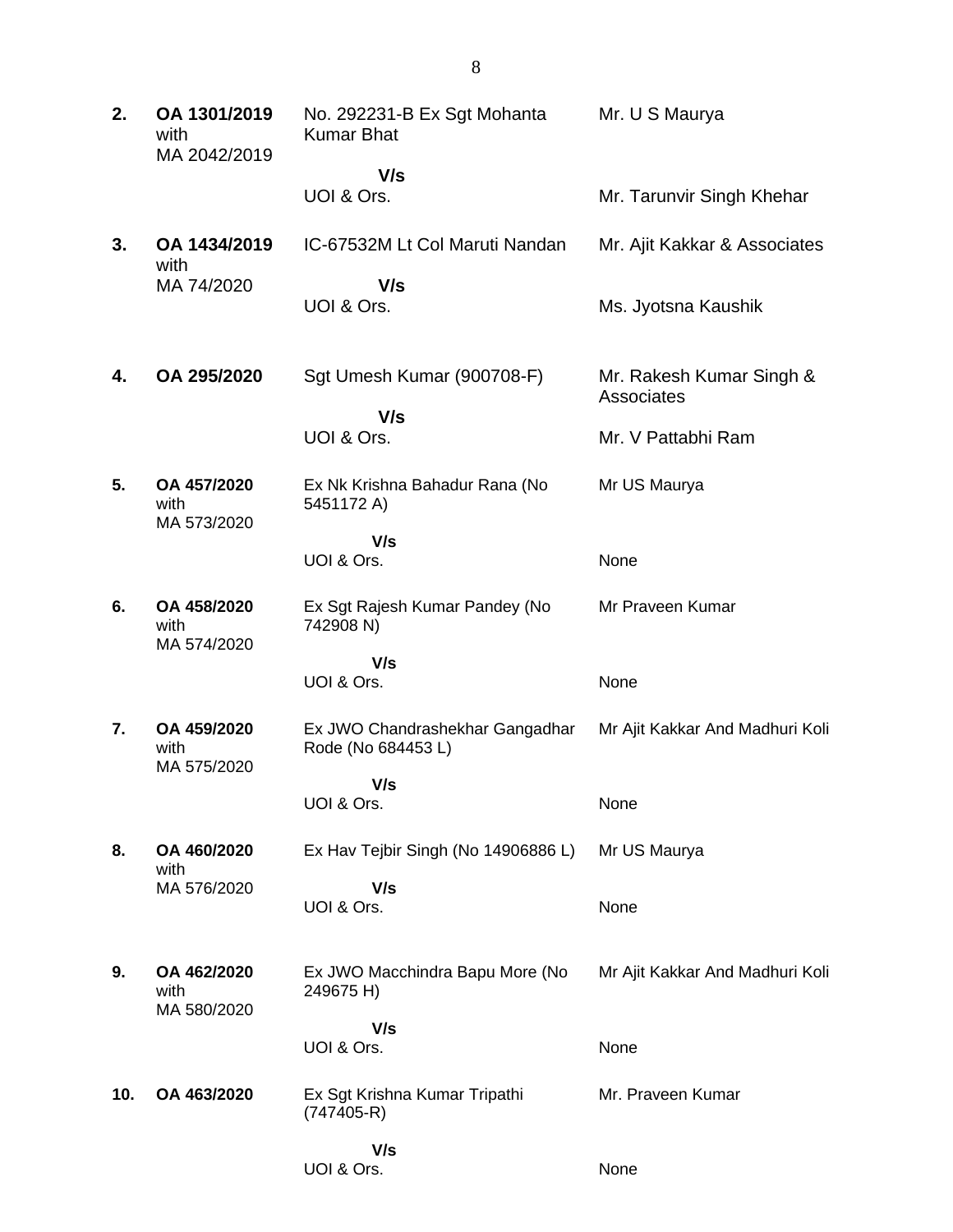| 11. | OA 464/2020                           | Gp Capt Jarnail Singh Boparai (Retd)<br>(No 18610)                    | Mr Baljeet Singh & Deepika<br>Sheoran |
|-----|---------------------------------------|-----------------------------------------------------------------------|---------------------------------------|
|     |                                       | V/s<br>UOI & Ors.                                                     | None                                  |
| 12. | OA 465/2020<br>with                   | Ex Sgt Jai Prakash Ray (704681-B)                                     | Mr. Praveen Kumar                     |
|     | MA 581/2020                           | V/s<br>UOI & Ors.                                                     | None                                  |
|     | <b>Pleadings not complete</b>         |                                                                       |                                       |
| 13. | OA 870/2015                           | Ex L/Nk Panil Bhujel                                                  | Mr. Naresh Ghai & Mr VS<br>Kadian     |
|     |                                       | V/s<br>UOI & Ors.                                                     | Mr SD Windlesh                        |
| 14. | OA 1476/2018                          | IC-34627M Col Pradeep Dixit<br>(Retd)                                 | Mr. Aditya Singh Paur                 |
|     |                                       | V/s                                                                   |                                       |
|     |                                       | UOI & Ors.                                                            | Mr. J S Rawat                         |
| 15. | OA 679/2019<br>with                   | No. 2985600-A Ex Hav Rishi Pal                                        | Mr. Virender Singh Kadian             |
|     | MA 1274/2019                          | V/s<br>UOI & Ors.                                                     | Mr. Waiz Ali Noor                     |
| 16. | OA 682/2019<br>with                   | IC-45558F Col Mukesh Juyal (Retd)                                     | Mr. Aditya Singh Puar                 |
|     | MA 3196/2019                          | V/s<br>UOI & Ors.                                                     | Mr. Prabodh Kumar                     |
| 17. | OA 684/2019<br>with                   | IC-27777A Lt Col Baljit Singh (Retd)                                  | Mr. Rajesh Nandal                     |
|     | MA 1277/2019 &<br>227/2020            | V/s<br>UOI & Ors.                                                     | Mr. Prabodh Kumar                     |
| 18. | OA 685/2019<br>with                   | JC-668161Y Ex Sub Raj Singh                                           | Mr. VS Kadian                         |
|     | MA 1278/2019                          | V/s<br>UOI & Ors.                                                     | Mr. K K Tyagi                         |
| 19. | OA 875/2019<br>with<br>MA 1526/2019 & | Smt Subhasini Behera W/o Late No<br>13867658 K Nk/MT Sudarshan Behera | Mr Anil Srivastava & Associates       |
|     | 3197/2019                             | V/s<br>UOI & Ors.                                                     | Ms. Jyotsna Kaushik                   |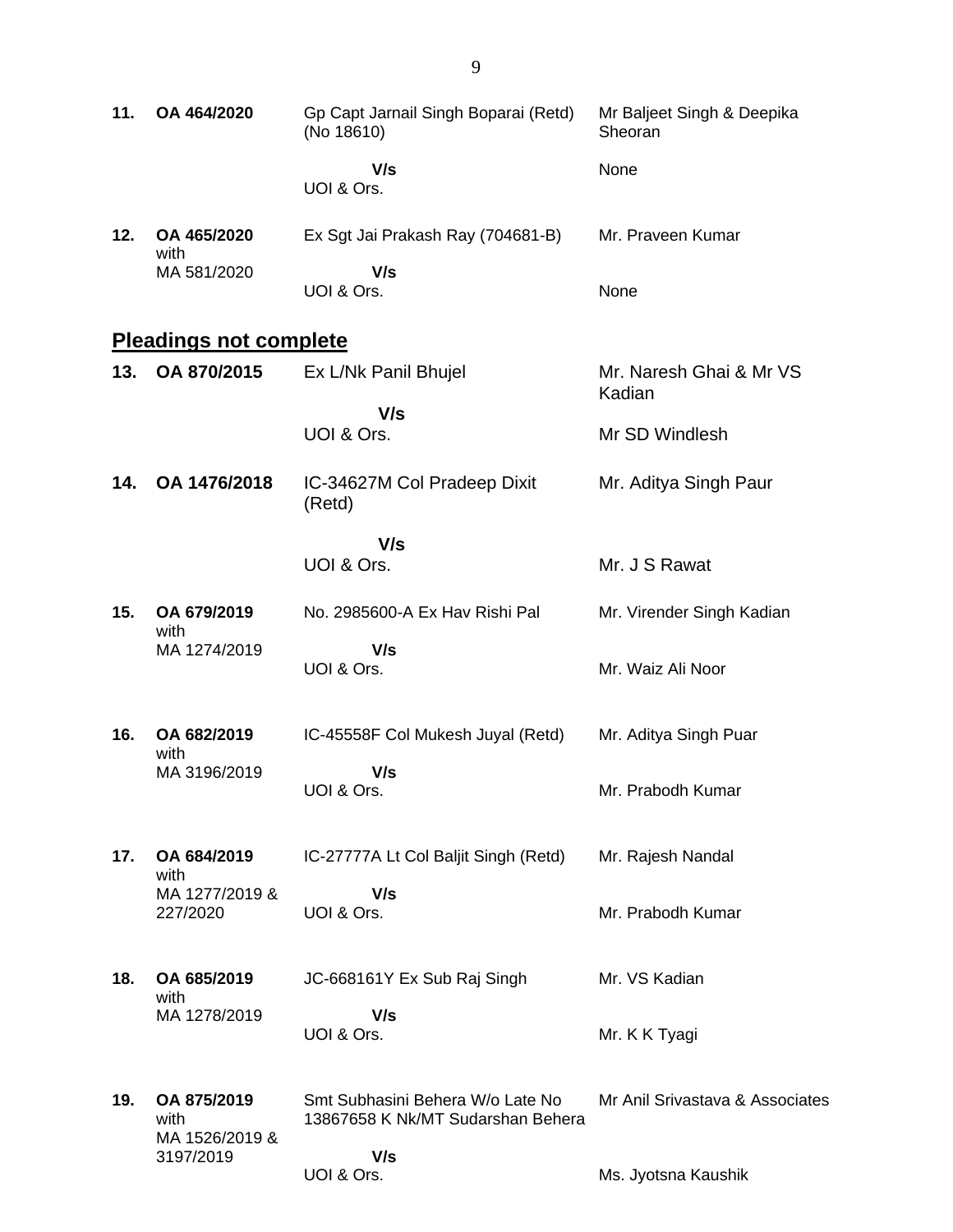| 20. | OA 1008/2019<br>with<br>MA 1681/2019 &       | Gp Capt Gajendra Kumar (Retd) (No<br>15831R)                  | Mr. Shakti Chand Jaidwal  |
|-----|----------------------------------------------|---------------------------------------------------------------|---------------------------|
|     | 2714/2019                                    | V/s                                                           |                           |
|     |                                              | UOI & Ors.                                                    | Mr. Prabodh Kumar         |
| 21. | OA 2395/2019                                 | Col Anil Kumar Gupta (IC 49314 L)                             | Mr SS Pandey & Associates |
|     |                                              | V/s<br>UOI & Ors.                                             | Mr. Harish V Shankar      |
|     | <b>For Execution</b>                         |                                                               |                           |
| 22. | MA 1369/2019<br>$\mathsf{I}$<br>OA 1829/2018 | Ex Nb Sub Braham Prakash Gahlot Mr US Maurya<br>(JC 802634 W) |                           |
|     |                                              | V/s                                                           |                           |
|     |                                              | UOI & Ors                                                     | Mr. Ashok Chaitanya       |
| 23. | MA 2096/2019<br>$\mathsf{I}$<br>MA 533/2016  | No. 14539231-L Ex Hav Chhattar<br>Pal Singh & Ors.            | Mr. Virender Singh Kadian |
|     | <i>in</i>                                    | V/s                                                           |                           |
|     | OA 389/2015                                  | UOI & Ors.                                                    | Mr SP Sharma              |
| 24. | MA 2984/2019<br>$\mathsf{I}$                 | JC 762192X Sub Om Prakash<br>(Retd)                           | Mr SS Pandey & Associates |
|     | OA 1203/2018                                 | V/s<br>UOI & Ors                                              | Mr. J S Yadav             |
| 25. | MA 3034/2019<br><i>in</i><br>OA 582/2019     | Ex Hav (Hony Nb Sub) Mahabir<br>Singh (No 6895950K)           | Mr Ved Prakash            |
|     |                                              | V/s<br>UOI & Ors                                              | Mr. Y P Singha 1229/2019  |
|     | <b>Miscellaneous</b>                         |                                                               |                           |
| 26. | MA 2471/2019<br>$\mathsf{I}$<br>OA 659/2018  | JC-272946M Sub Maj (Clk SD)<br>Sanju Bankhede                 | Mr JP Sharma & Associates |
|     |                                              | V/s                                                           |                           |
|     |                                              | UOI & Ors                                                     | Mr YP Singh               |
| 27. | MA 2983/2019<br>ın                           | Ex MCPO-II Pawan Kumar & Ors.                                 | Mr. Ajit Kakkar           |
|     | OA 1350/2017                                 | V/s                                                           |                           |

Gp Capt Karan Singh Bhati,

Sr. CGSC

UOI & Ors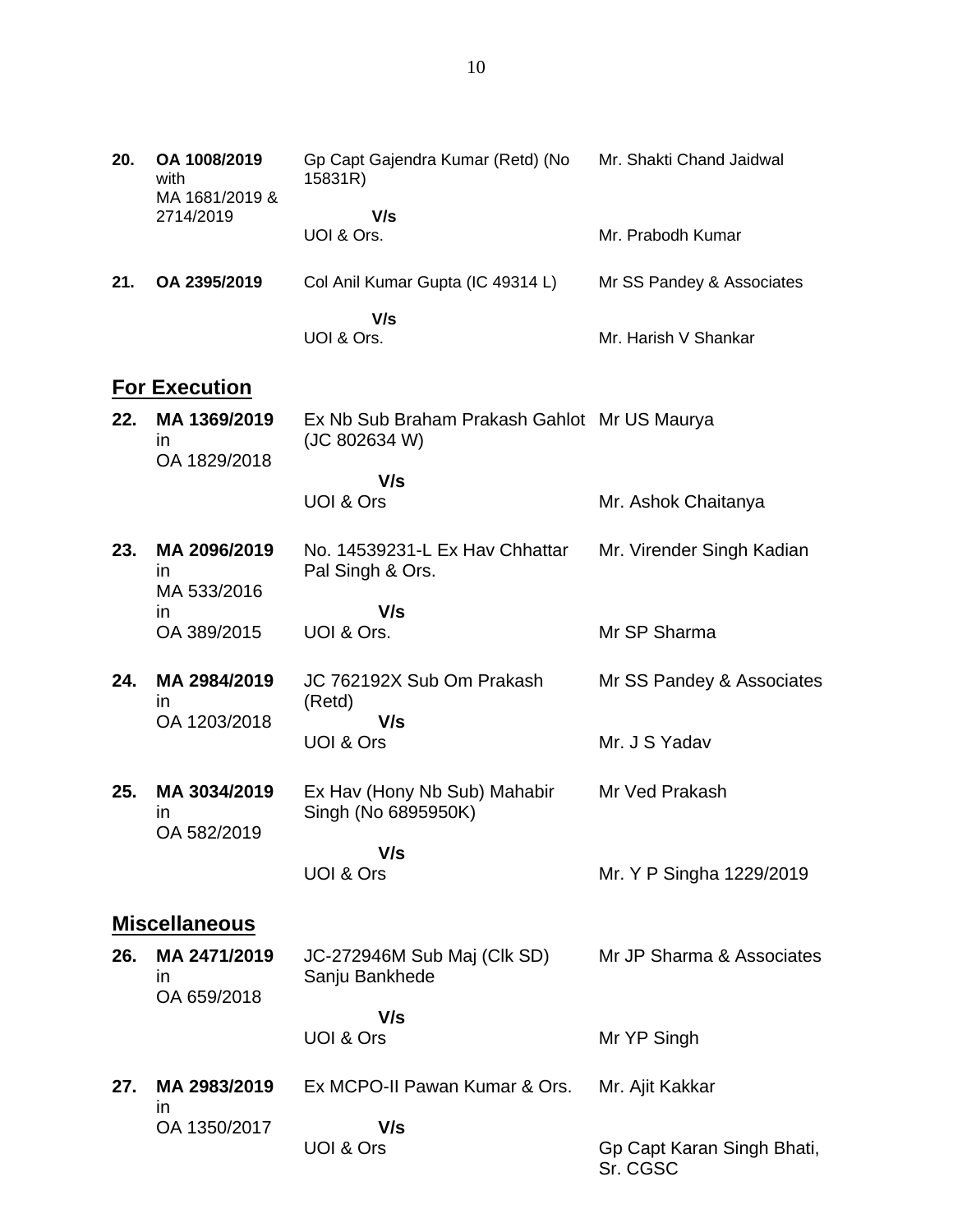| 28. | <b>RA 15/2020</b><br>with        | UOI & Ors.                                                       | Mr. Prabodh Kumar    |
|-----|----------------------------------|------------------------------------------------------------------|----------------------|
|     | MA 579/2020<br>ın<br>OA 708/2016 | V/s<br>Smt. Kamla Devi w/o late Hony Nb<br>Sub Hamir Singh Hooda | Mr. U S Maurya       |
| 29. | MA 587/2020<br>ın                | Lt Col VRR Naidu (Retd) (IC 55117 Y)                             | Mr Mohan Kumar       |
|     | OA 1775/2018                     | V/s<br>UOI & Ors                                                 | Mr. Rajesh Kumar Das |
|     | <b>Part Heard</b>                |                                                                  |                      |
| ົ   | CA 07510040                      | Lt Cal (Date), Damannach Cinele Daius - Mu Mahan Kuman, Daabesi  |                      |

| 30.      OA 875/2016 | Lt Col (Retd) Ramanpreet Singh Bajwa Mr. Mohan Kumar, Rashmi |                                  |
|----------------------|--------------------------------------------------------------|----------------------------------|
|                      |                                                              | Singh, Rohit Pratap & Associates |
|                      | V/s                                                          |                                  |
|                      | UOI & Ors.                                                   | Mr Avdhesh Kumar Singh           |
|                      |                                                              |                                  |

## **Pleadings complete**

| 31. | OA 639/2015<br>with                 | Sepoy Raju Popat Bhai                       | Mr Ajeet Yadav                    |
|-----|-------------------------------------|---------------------------------------------|-----------------------------------|
|     | MA 686/2015                         | V/s<br>UOI & Ors.                           | Mr Avdhesh Kumar Singh            |
| 32. | OA 1094/2016                        | Ex Gnr Brijender Singh Chauhan              | Mr. Siya Ram                      |
|     |                                     | V/s<br>UOI & Ors.                           | Mr Ashok Chaitanya                |
| 33. | OA 1189/2016                        | Ex JWO OM Prakash Mishra                    | Mr. V S Kadian                    |
|     |                                     | V/s<br>UOI & Ors.                           | Dr Vijendra Mahndiyan             |
| 34. | OA 1696/2016<br>with<br>MA 642/2019 | Ex Sgt Sanjeev Kumar Gupta<br>V/s           | Mr. D K Sharma & S K<br>Vashistha |
|     |                                     | UOI & Ors.                                  | Mr Ashok Chaitanya                |
| 35. | OA 1244/2018                        | Ex Sri Krishana Kumar Singh )No<br>681122)  | Mr. Praveen Kumar                 |
|     |                                     | V/s<br>UOI & Ors.                           | Mr. Ashok Chaitanya               |
| 36. | OA 1480/2018                        | IC-55756A Maj Amar Singh<br>Chandel (Retd.) | Mr. S S Pandey                    |
|     |                                     | V/s<br>UOI & Ors.                           | Mr. S P Sharma                    |